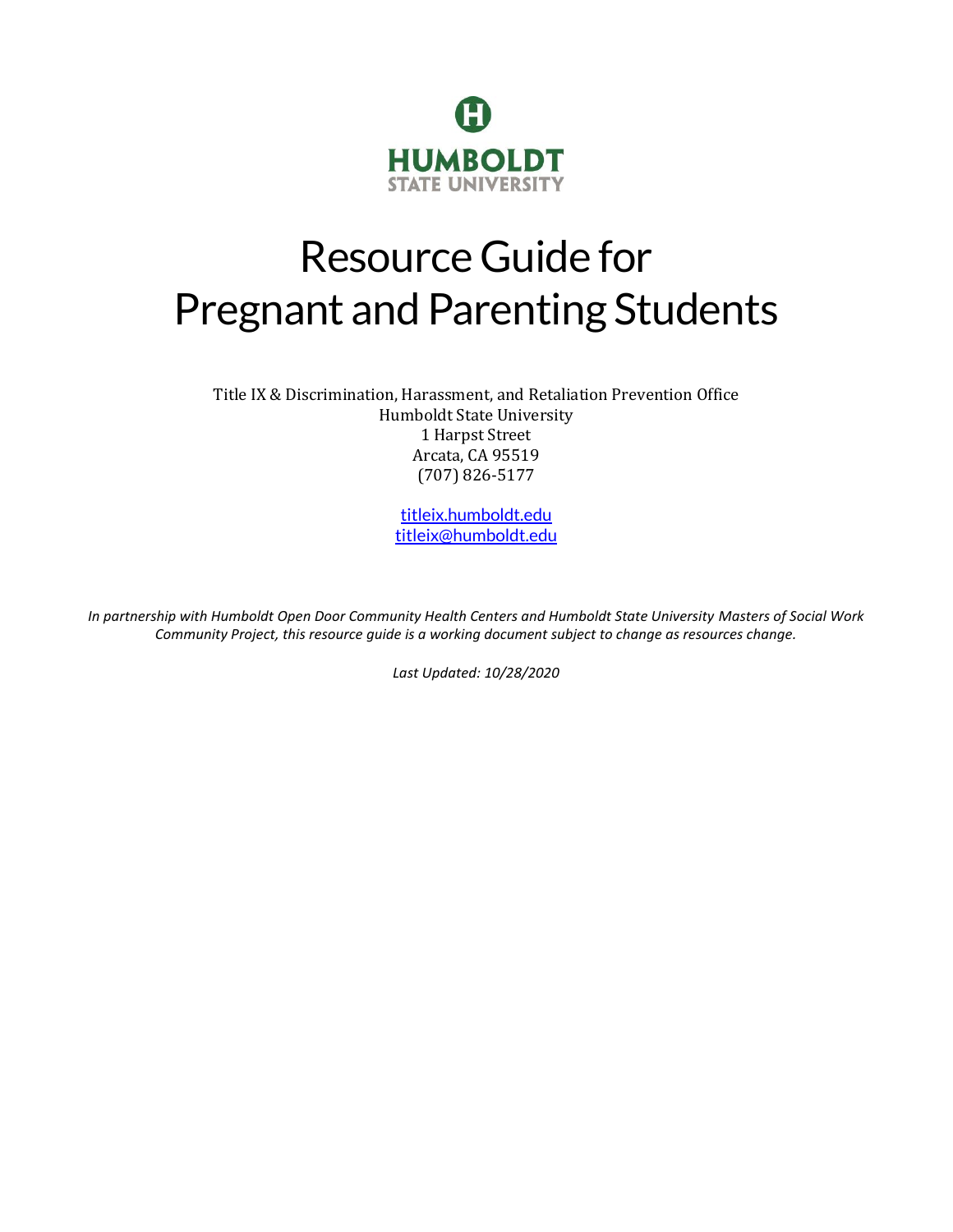## **Table of Contents**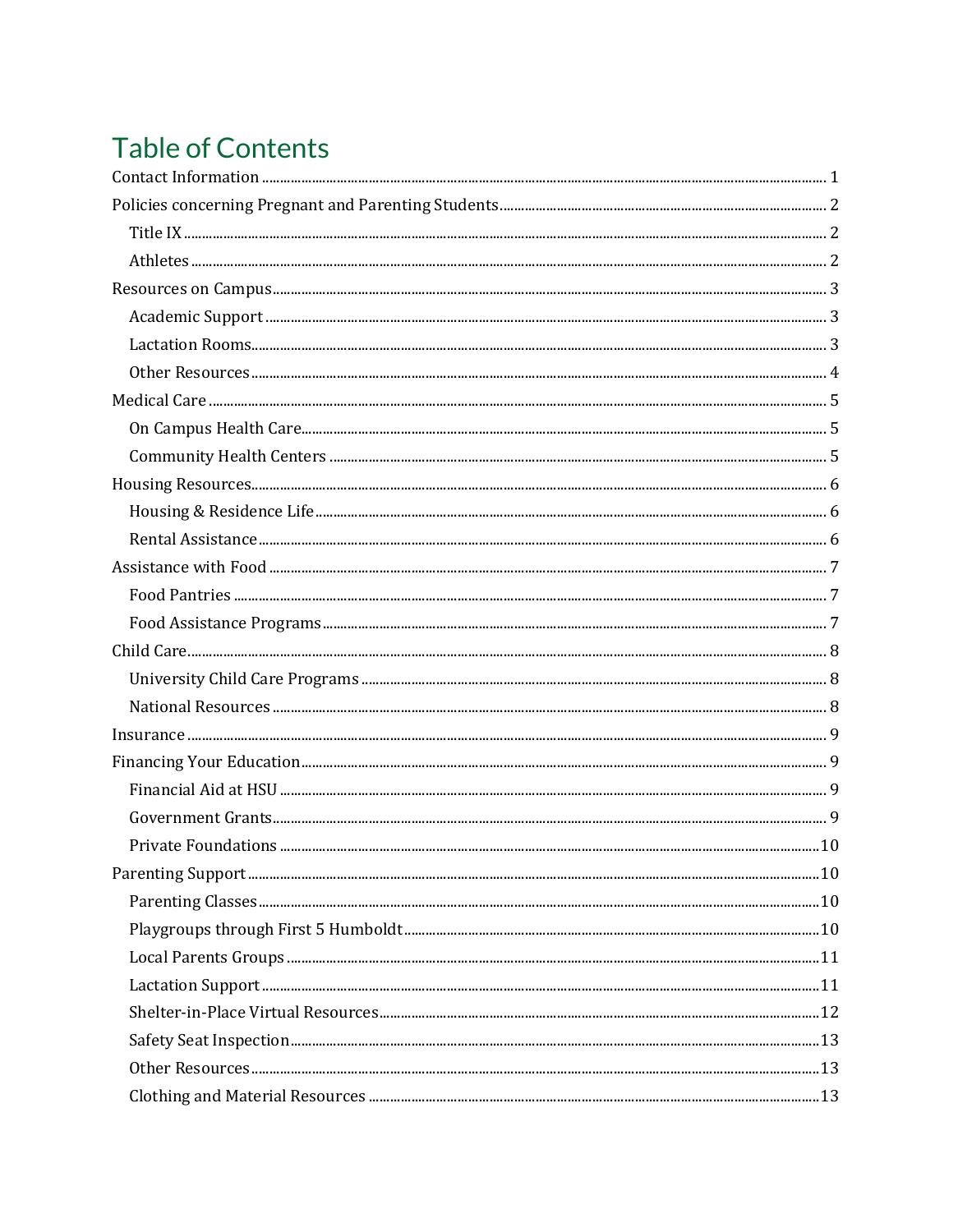## <span id="page-2-0"></span>Contact Information

#### Title IX & DHR Prevention Office

**David Hickcox** Title IX Coordinator and DHR Prevention Administrator Phone: (707) 826-5177 Cell: (707) 296-4032 [david.hickcox@humboldt.edu](mailto:david.hickcox@humboldt.edu)

**Allan Ford** Title IX and DHR Investigator [allan.ford@humboldt.edu](mailto:allan.ford@humboldt.edu) 

#### **Nicki Viso**

Title IX and DHR Prevention Program Analyst Phone: (707) 826-5542 [nicki.viso@humboldt.edu](mailto:nicki.viso@humboldt.edu)

### Dean of Students - Campus Assistance

Response and Engagement (CARE) Office

**Rob Keever** CARE Services Coordinator [robert.keever@humboldt.edu](mailto:robert.keever@humboldt.edu)

**Kali Rothrock** CARE Case Manager [kali.rothrock@humboldt.edu](mailto:kali.rothrock@humboldt.edu)

Phone: 707-826-3504 [CARE Website](https://deanofstudents.humboldt.edu/CARE)

Counseling & Psychological Services (707) 826-3236 [hsucaps@humboldt.edu](mailto:hsucaps@humboldt.edu) [CAPS Website](https://counseling.humboldt.edu/)

**Student Health and Wellbeing Services** (707) 826-3146 [health@humboldt.edu](mailto:health@humboldt.edu) [SHWS Website](https://wellbeing.humboldt.edu/)

#### Housing & Residence Life

Phone: (707) 826-3451 Fax: (707) 826-5316 [housing@humboldt.edu](mailto:housing@humboldt.edu) **[HRL Website](housing.humboldt.edu)** 

#### Off-campus Housing Liaison

**Chant'e Catt** Off-Campus Housing Liaison (707) 826-5509 [housingliaison@humboldt.edu](mailto:housingliaison@humboldt.edu)

#### Office of Financial Aid

Phone: (707) 826-4321 Toll Free: (866) 255-1390 Fax: (707) 826-5360 [finaid@humboldt.edu](mailto:finaid@humboldt.edu) [FinAid Website](https://finaid.humboldt.edu/)

#### Academic and Career Advising Center

(707) 826-3341 [acac@humboldt.edu](mailto:acac@humboldt.edu) [AACAE Website](https://acac.humboldt.edu/)

## University Police

Phone: (707) 826-5555 [hsupd@humboldt.edu](mailto:hsupd@humboldt.edu) [UPD Website](https://police.humboldt.edu/)

#### **Athletics**

**Kelly Kime** Assistant Athletic Director of Game Management/Senior Woman Administrator Phone: (707) 826-4529 [kelly.kime@humboldt.edu](mailto:kelly.kime@humboldt.edu) [HSU Jacks Website](https://hsujacks.com/)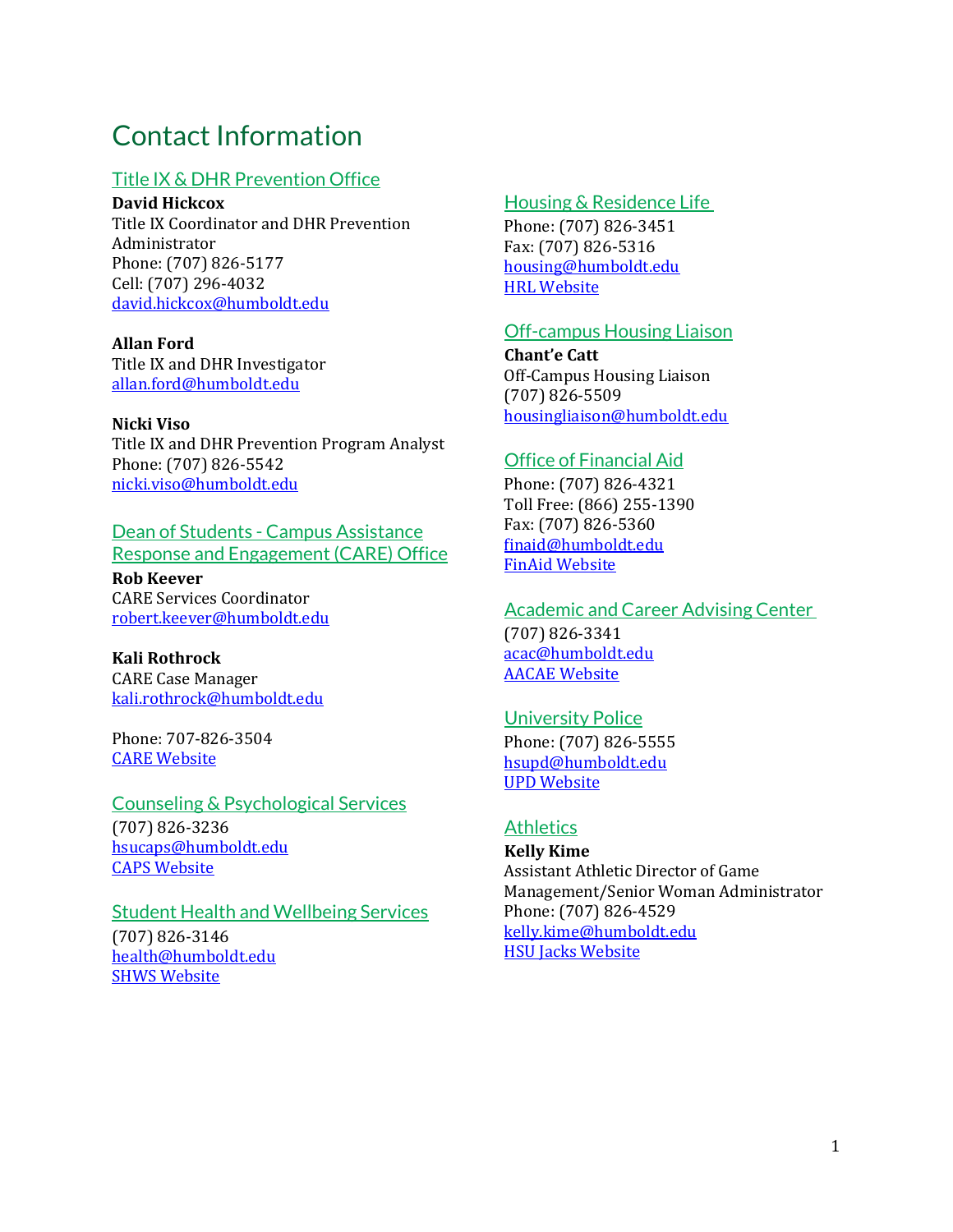## <span id="page-3-0"></span>Policies concerning Pregnant and Parenting Students

## <span id="page-3-1"></span>Title IX

Our school is a Title IX abiding institution. Title IX protects students against harassment due to their sexual identity, orientation, harassment due to anything related to pregnancy and lactation.

For more information regarding pregnant and parenting students' rights on campus:

We recommend that you refer to [Pregnant On Campus](http://www.pregnantoncampus.org/Students-Rights)'s website. This webpage provides detailed information and handouts on Title IX (a federal law that protects you from discrimination).

#### **Some protections include:**

- If a student misses class due to necessary pregnancy-related medical absence, the school must allow the student to make up the missed work and provide the appropriate information to complete assignments.
- Pregnant students must be provided with any special services that are also provided to students with temporary disabilities (such as at-home tutoring).
- If a student becomes pregnant and chooses to stay in school, the school cannot use the student's pregnancy as a reason to terminate or reduce that student's athletic, merit, or need-based scholarships.
- A pregnant student cannot be kicked out of campus housing while she is pregnant. She is allowed to remain in her current housing situation for the duration of her pregnancy (after which she may be asked to move to family-friendly housing).

## <span id="page-3-2"></span>**Athletes**

NCAA's *[Pregnant and Parenting Student-Athletes: Resources and Model Policies](http://www.ncaa.org/sites/default/files/PregnancyToolkit.pdf)* provides an outline of protections and accommodations under the section entitled "Federal Protection Against Pregnancy Discrimination".

Some protections include:

- You cannot be harassed or discriminated against.
- You cannot be kicked off your team to pregnancy or parental status.
- You cannot lose your athletic scholarship due to pregnancy (if you choose to remain on the team).
- You may be allowed a red shirt season and granted a hardship waiver (which allows for an extra season of competition in your sport).

It is recommended that you review *[HSU Jack's Student Athlete Handbook](https://hsujacks.com/documents/2019/1/15/Student_Handbook_January_2019.pdf)* for school-specific policies regarding pregnancy.

More detailed questions from student-athletes can be directed to David Hickcox (Title IX) or Kelly Kime (Athletics).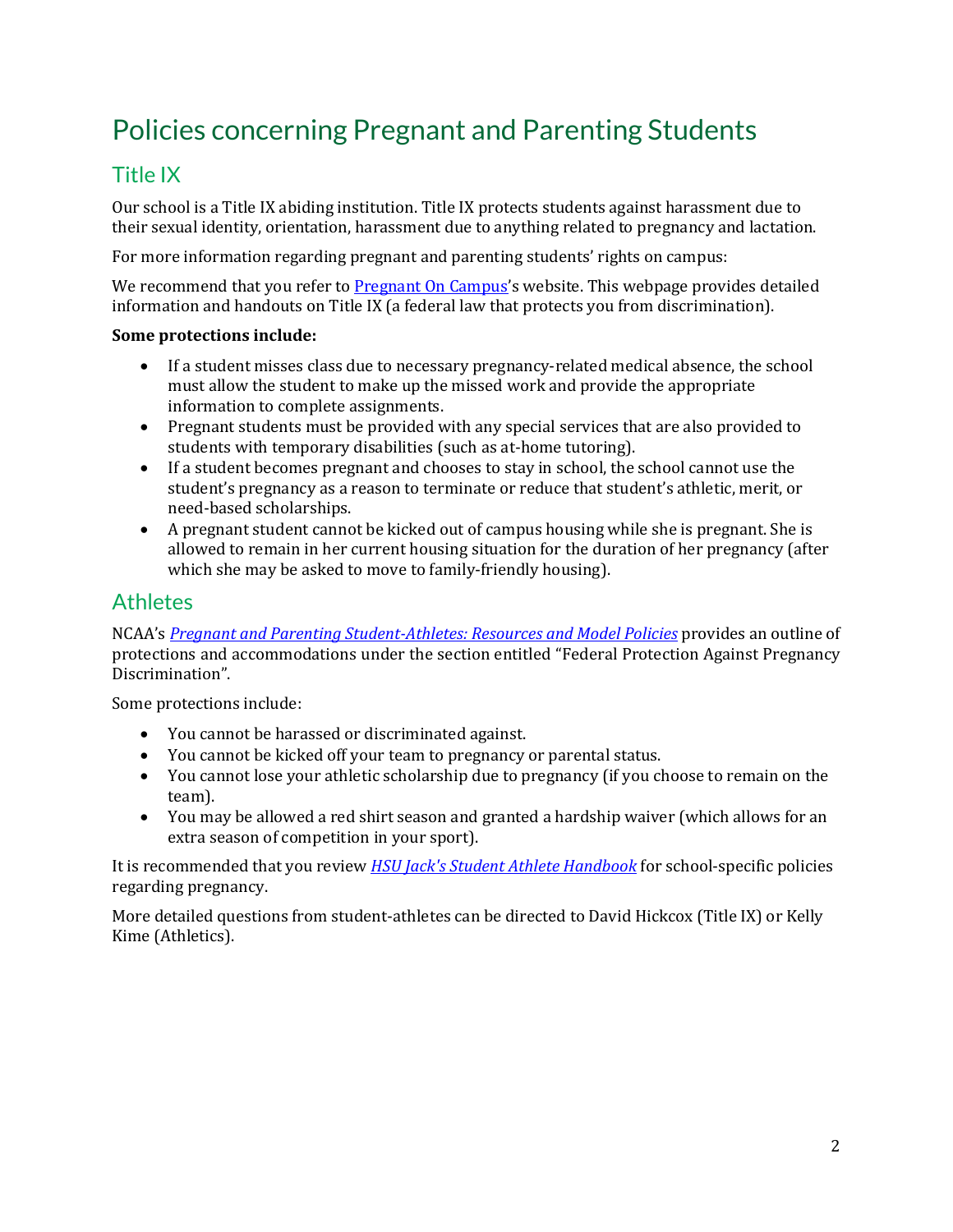## <span id="page-4-0"></span>Resources on Campus

## <span id="page-4-1"></span>Academic Support

### Academic and Career Advising Center (ACAC)

ACAC helps students connect their campus experience to future careers all while guiding them through timely degree completion.

#### [ACAC Website](https://acac.humboldt.edu/)

#### Centers for Academic Excellence

The CAE's are culturally-based support programs designed to provide HSU students with networks that blend cultural, community and faculty engagement with structured mentoring – to assist students in reaching their academic and career goals.

#### [CAEs Website](https://ccae.humboldt.edu/)

#### The Learning Center

The Learning Center aims to improve student academic performance and help students progress to degree through skill development, tutoring, and structured collaborative learning.

#### [Learning Center Website](https://learning.humboldt.edu/)

#### The Library

The Library provides the information, collections, and services that are necessary to support the instructional programs, research, and outreach services of Humboldt State University. Technology, research help, textbooks on reserve

#### [Library Website](https://library.humboldt.edu/)

#### Student Disability Resource Center

SDRC provides students with additional and more specific information in support of their academic success. You will find information regarding services, policies, and other important information on their website.

#### [SDRC Website](https://disability.humboldt.edu/)

#### Office of the Registrar

The Office of the Registrar provides more information about available classes, academic deadlines, changing your major, and graduation, to name a few things. You can register for classes, as well.

#### [Registar's Website](https://registrar.humboldt.edu/)

### <span id="page-4-2"></span>Lactation Rooms

#### State Policies

In California, mothers are protected and accommodated under the following lactation policies:

• [CA AB 2785](http://custom.statenet.com/public/resources.cgi?id=ID:bill:CA2017000A2785&ciq=ncsl&client_md=46da8c91a037de08027efcd09e11ae76&mode=current_text) (2018) requires the Community Colleges and the State University, and encourages satellite campuses, to provide reasonable accommodations to a lactating student to express breast milk, breast feed an infant child, or address other needs related to breastfeeding. Requires educational institutions to provide a sink in the new construction, replacement, expansion or renovation, in addition to access to a private and secure room for breastfeeding students.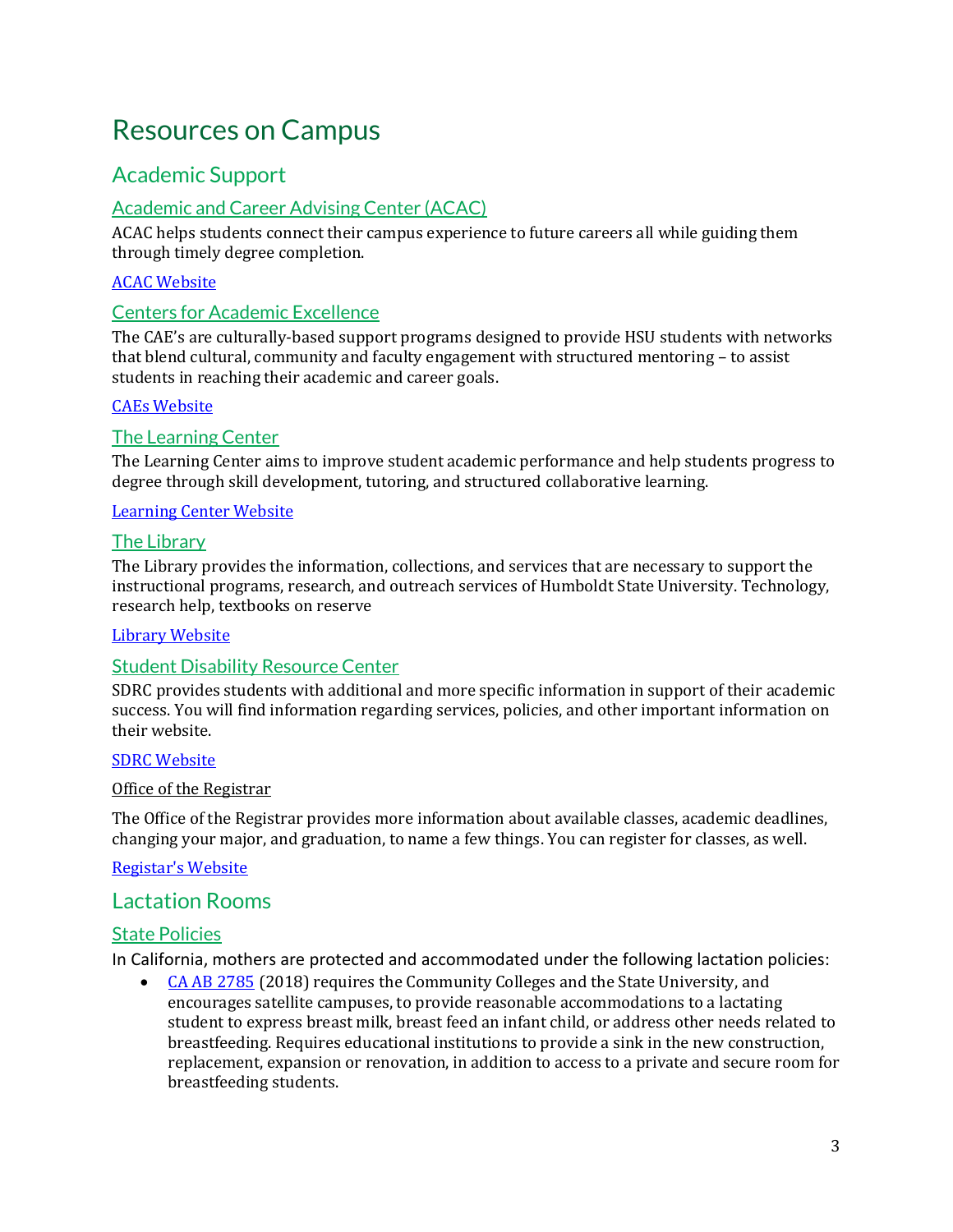• [CA AB 752](http://custom.statenet.com/public/resources.cgi?id=ID:bill:CA2019000A752&ciq=ncsl&client_md=6a1c616136641568116e64bb21d9b181&mode=current_text) (2019) requires multimodal transit stations that begin construction or a renovation on or after January 1, 2021, to include a lactation room.

#### Lactation Support on Campus

Lactation rooms are private places designated for women who are nursing their infants and/or pumping breast milk. You can find a private, comfortable place to nurse your baby at:

Student Business Services (SBS) room 253: The room has a deadbolt that the user can lock for privacy, along with an electrical outlet, comfortable padded armchair, and waist level countertop. To use it, you should make a reservation ahead of time to the extent possible by contacting Denise Gentry at (707) 826-3512 o[r drg34@humboldt.edu.](mailto:drg34@humboldt.edu) 

If one needs to use the room without a prior reservation, stop by Denise's desk in SBS 345 and see if it's available for reserving in real-time. If she's not there, anyone at the front desk in this office should be able to help.

If you need a space and are unable to use this one for any other reason, email Ravin Craig at [ravin@humboldt.edu;](mailto:ravin@humboldt.edu) she can assist you in finding a space to meet your needs.

### <span id="page-5-0"></span>Other Resources

#### Social Justice, Equity, and Inclusion Center

The SJEIC (formally known as the MCC, or Multicultural Center) is a dynamic and inclusive learning community that supports students in their academic and personal journeys at HSU. They do this by creating community, a home away from home and a safe place to Explore, Experience, Express, Empower and Engage.

#### **SIEIC Website**

#### Womxn's Resource Center

The WRC aims to provide the tools, support and safe spaces for empowerment and for people to dismantle systems of power, privilege and oppression.

#### [WRC Website](https://hsuwomen.humboldt.edu/)

#### Health & Wellness Education

This department on campus enters the connections between health, our identities, and to the physical place in which we live. Peer Health Educators, Oh SNAP!, and CHECK IT programs are under this umbrella.

#### [Health Education Website](https://healtheducation.humboldt.edu/)

#### Counseling and Psychological Services

CAPS promotes the wellbeing of HSU students through outreach, consultation, educational and counseling services. Counseling services are available to regularly enrolled students from Humboldt State University. There are no per-session charges for these services.

#### [CAPS Website](https://counseling.humboldt.edu/)

Maternity Resources

The Library hosts a **libguide full of Maternity Resources**.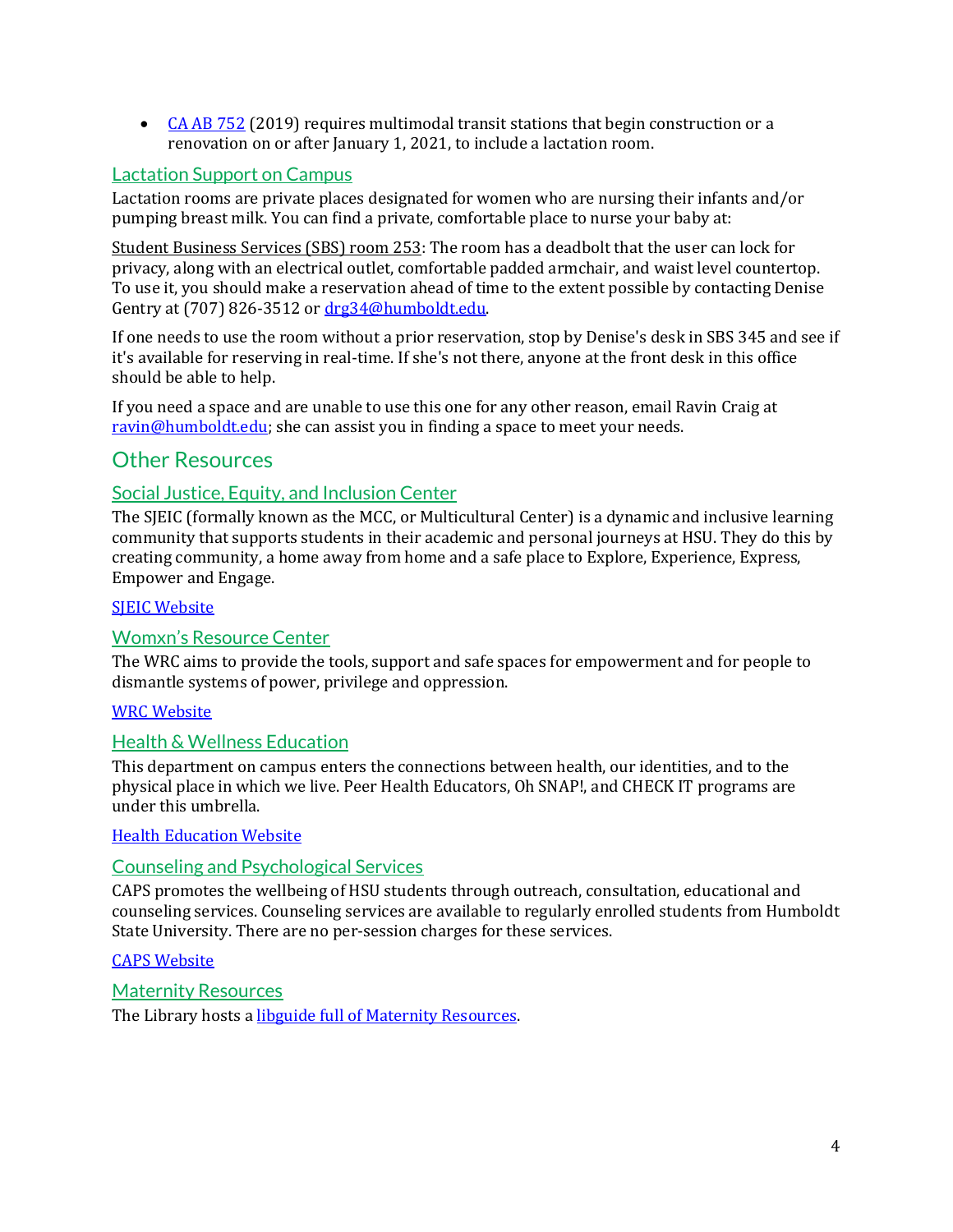## <span id="page-6-0"></span>Medical Care

## <span id="page-6-1"></span>On Campus Health Care

#### Student Health Center

1 Plaza Avenue (Northeast of the Library "Circle") Business: (707) 826-3146 Fax: (707) 826-5042 After-Hours Message: (707) 826-5036 Pharmacy: (707) 826-5043 After-Hours Nursing Advice (FONEMED): (877) 256-3534 **[SHC Sexual Health Website](https://wellbeing.humboldt.edu/sexual-health)** 

General questions may be directed to **health@humboldt.edu**. Please note that email is not secured so personal inquiries regarding medical conditions should not be emailed.

## <span id="page-6-2"></span>Community Health Centers

Humboldt Open Door Clinic

770 10th Street Arcata, CA 95521 Phone: (707) 826-8610

2200 Tydd Street Eureka, CA 95501 Phone: (707) 441-1624 Pediatrics: (707) 269-7057

644 Central Avenue McKinleyville, CA 95519 Phone: (707) 839-3068

A [complete list](https://opendoorhealth.com/locations/) of locations, providers, services provided, and contact information is available online.

#### Open Door Women's Health Center

3798 Janes Rd, Suite #5 Arcata, CA 95521 Phone: (707) 825-7588

#### North Country Prenatal Services

Mad River Community Hospital 3800 Janes Road, Suite 101 Arcata, CA 95521 Phone: (707) 822-1385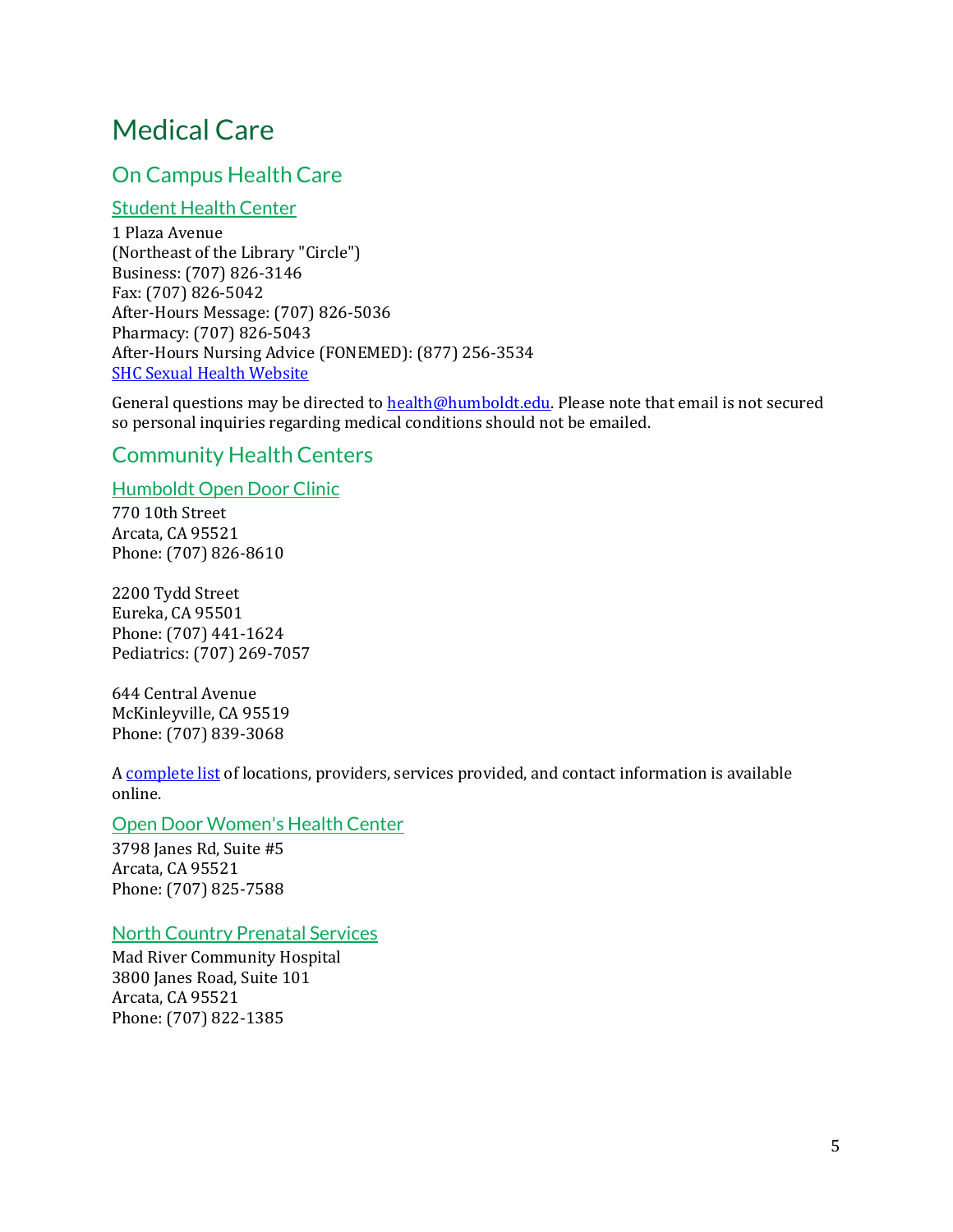#### Planned Parenthood

3225 Timber Fall Court, Suite B Eureka, CA 95503 Phone: (707)442-1000 [Planned Parenthood Website](https://www.plannedparenthood.org/health-center/california/eureka/95503/eureka-health-center-2301-90200) Birth control and UTI Treatment thoug[h Planned Parenthood App](https://www.plannedparenthooddirect.org/)

#### United Indian Health Services

1600 Weeot Way Arcata, CA 95521 Phone: (707) 825-5000 [UIHS Website](http://unitedindianhealthservices.org/)

## <span id="page-7-0"></span>Housing Resources

## <span id="page-7-1"></span>Housing & Residence Life

Pregnant students can stay in on-campus housing, but there is no family housing available, so once the baby is born they will be asked to move off-campus. The off-campus housing liaison is available to offer support during this transition:

#### **Chant'e Catt**

Phone: (707) 826-5509 [housingliaison@humboldt.edu](mailto:housingliaison@humboldt.edu)

### <span id="page-7-2"></span>Rental Assistance

#### Temporary Assistance for Needy Families (TANF)

The Temporary Assistance for Needy Families (TANF) program provides grant funds to states and territories to provide families with financial assistance and related support services. Stateadministered programs may include childcare assistance, job preparation, and work assistance.

#### [TANF Website](The%20Temporary%20Assistance%20for%20Needy%20Families%20(TANF)%20program%20provides%20grant%20funds%20to%20states%20and)

#### U.S. Department of Housing and Urban Development

HUD has several different rental assistance programs and information about renting.

**[HUD Website](https://www.hud.gov/topics/rental_assistance)**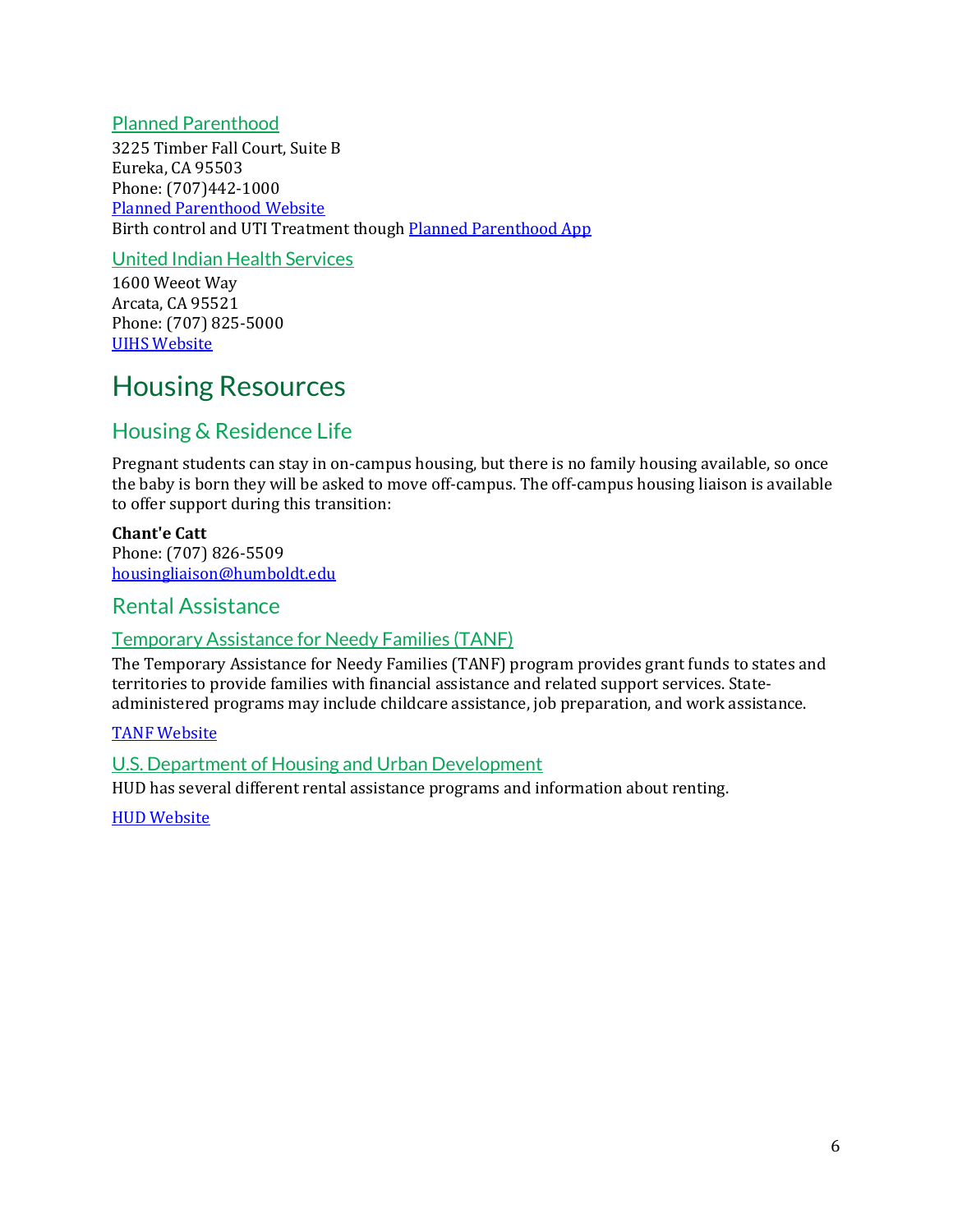## <span id="page-8-0"></span>Assistance with Food

## <span id="page-8-1"></span>Food Pantries

Oh Snap! Jolly Giant Commons Rec Room (1st floor) Phone: (707) 826-4556 [Oh Snap! Website](http://hsuohsnap.org/)

Cooking classes, food resources, help applying for CalFresh (SNAP) food assistance program. Undocumented students, students who are not eligible for CalFresh, and all other students are welcomed. Students can access the pantry once a week but are welcome to grab snacks, coffee, or tea throughout the week.

#### Food for People

307 W 14th St Eureka, CA 95501 Phone: (707) 445-5946 [Food for People Website](https://www.foodforpeople.org/)

#### <span id="page-8-2"></span>Food Assistance Programs

#### Women, Infants, and Children (WIC)

The purpose of WIC is to ensure that women and their children are eating nutritious foods that their body needs. WIC provides eligible applicants with checks to purchase designated healthy foods from local grocery stores. They also provide help with breastfeeding including free breast pumps and formula.

#### [WIC Website](http://www.fns.usda.gov/wic/women-infants-and-children-wic)

Our local WIC offices:

317 2nd St Eureka, CA 95501 Phone: (707) 445-6255

1450A Hiller Road McKinleyville, CA 95519 Phone: (707) 445-6255 or (707) 839-1173

3306 Renner Drive Fortuna, CA 95540 Phone: (707) 726-9427

[Humboldt County WIC Website](https://humboldtgov.org/657/Women-Infants-Children-WIC)

United Indian Health Services (UIHS)

1600 Weeot Way Arcata, CA 95521 Phone: (707) 825-5000 [UIHS Website](http://unitedindianhealthservices.org/)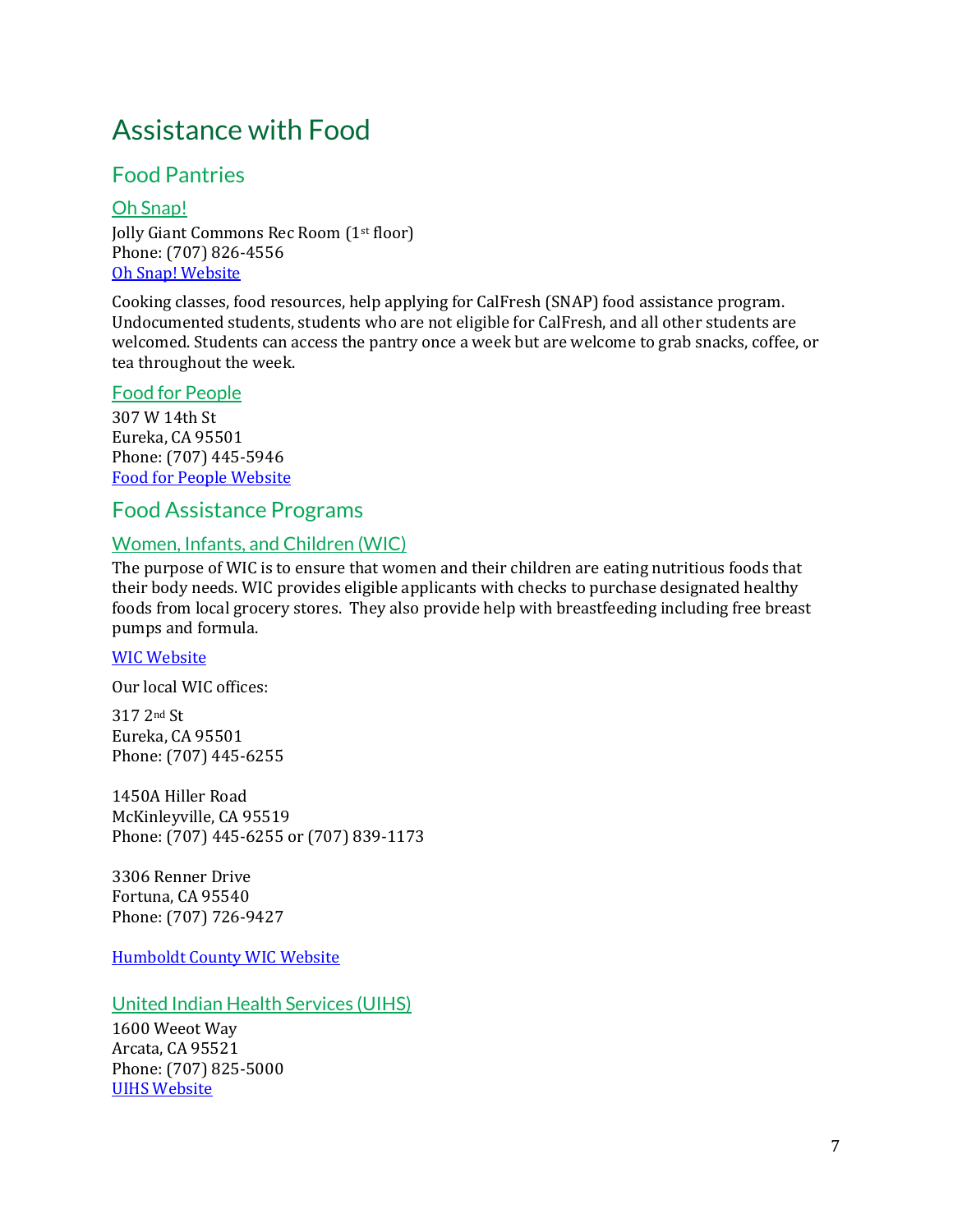#### Supplemental Nutrition Assistance Program (SNAP)

(formerly known as Food Stamps)

If eligible, the SNAP program will help pay your grocery bill so that you and your child can eat well while you attend school.

[Apply online](https://www.c4yourself.com/c4yourself/index.jsp) for SNAP.

## <span id="page-9-0"></span>Child Care

## <span id="page-9-1"></span>University Child Care Programs

#### Children's Center

The HSU Children's Center provides affordable high-quality child care and early education programs in support of HSU students, staff & faculty families.

- Infant Room: 3 -12 months
- Younger Toddlers: 12 to 24 months
- Older Toddlers: 24 through 36 months
- Discovery: 2 1/2 through 3 years
- Preschool: 3 through 5 years

#### **Eligibility**

Fall semester registration is scheduled for the last two weeks in July. Spring semester registration takes place during the first week in January. Summer registration begins May 1st.

#### [Children's Center Waitlist](https://childrencenter.humboldt.edu/registered)

#### **Location**

14th and A Street Phone: (707) 826-3838 [Children's Center Website](https://childrencenter.humboldt.edu/)

#### <span id="page-9-2"></span>National Resources

#### Early Head Start

Early Head Start is a child development program for low-income families. Each Early Head Start program is responsible for determining its own eligibility criteria. Family income is one key factor in determining eligibility.

#### **Northcoast Children's Services**

1266 9th Street Arcata, CA 95521 Phone: (707) 822-7206 or (800) 808-7206 Fax: (707) 822-7962 [info@ncsheadstart.org](mailto:info@ncsheadstart.org) [Northcoast Children's Services Website](http://ncsheadstart.org/for-parents/head-start-early-head-start/)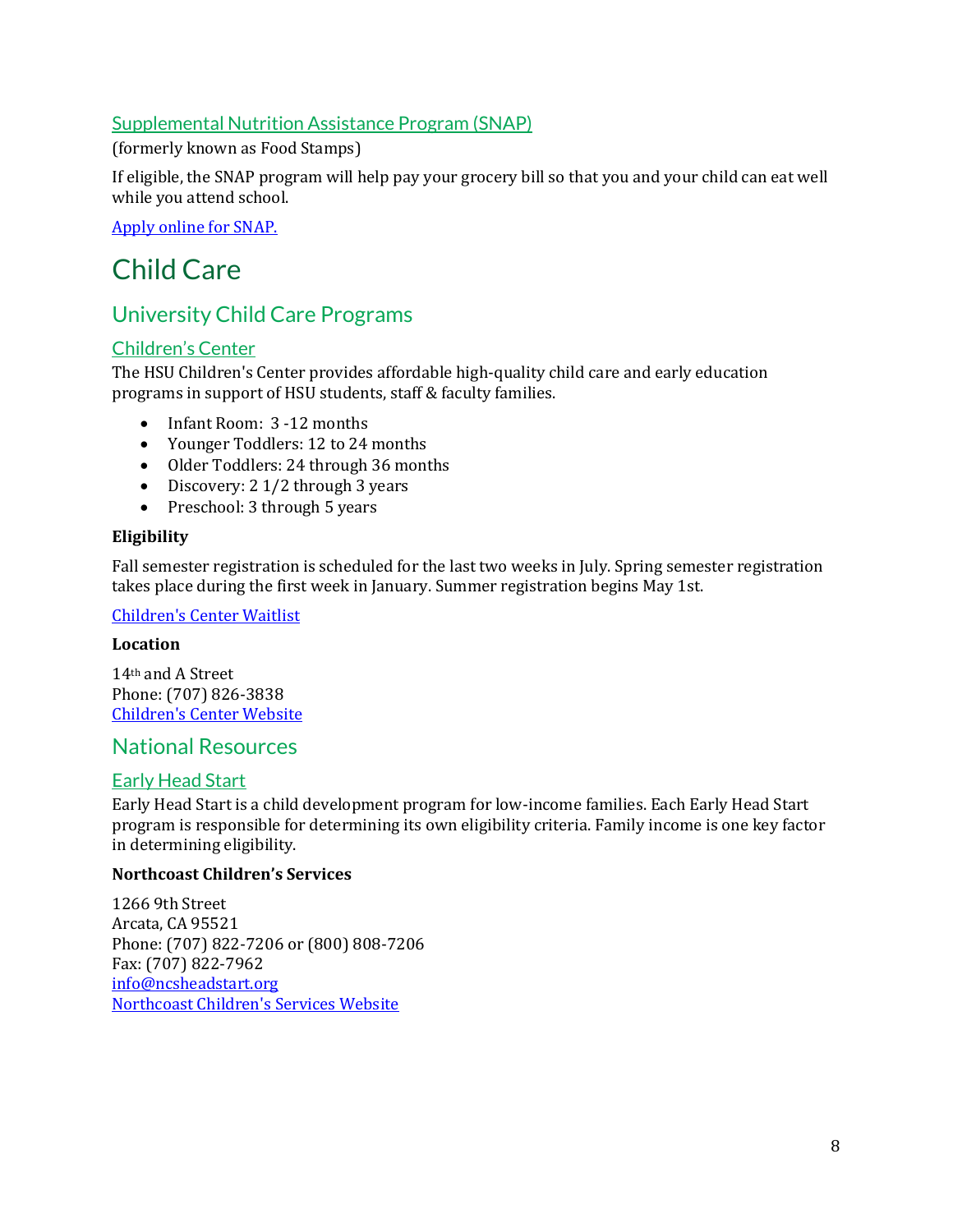## <span id="page-10-0"></span>**Insurance**

### Oh! Sure

On campus, this is a collection of services that helps HSU students sign up for insurance, answer questions about Medical, FamilyPACT and other public insurance plans, and support students in finding one online, low or no-cost tele-health services in an area where community resources are limited. Located within the Oh Snap Pantry in the Recreation and Wellness Center, room 122.

#### [Oh Sure! Website](http://hsuohsnap.org/oh-sure/)

#### Insurance for Low-Income Families

Medi-Cal is California's Medicaid program. This is a public health insurance program which provides neede[d health care services](https://www.dhcs.ca.gov/services/medi-cal/Pages/Medi-Cal_EHB_Benefits.aspx) for low-income individuals including families with children, seniors, persons with disabilities, foster care, pregnant women, and low-income people with specific diseases such as tuberculosis, breast cancer, or HIV/AIDS.

#### [Apply online for Medi-Cal](https://www.dhcs.ca.gov/services/medi-cal/Pages/ApplyforMedi-Cal.aspx)

[Medi-Cal Website](https://www.dhcs.ca.gov/services/medi-cal/Pages/default.aspx)

## <span id="page-10-1"></span>Financing Your Education

## <span id="page-10-2"></span>Financial Aid at HSU

Phone: (707) 826-4321 Toll Free: (866) 255-1390 [finaid@humboldt.edu](mailto:finaid@humboldt.edu) [FinAid Website](https://finaid.humboldt.edu/)

### <span id="page-10-3"></span>Government Grants

#### Academic Competitiveness and National SMART Grants

These two grants were enacted to meet the growing need for improved math and science instruction and encourage students to take more challenging courses in high school--making success in college more likely, according to research--and to pursue college majors in high demand in the global economy, such as science, mathematics, technology, engineering and critical foreign languages.

Academic Competitiveness Grants are available to students for their first and second academic years of college. National SMART Grants are available to students for their third and fourth academic years of college.

#### [Grant Information Website](https://www2.ed.gov/about/offices/list/ope/ac-smart.html)

#### Federal Pell Grant

Pell Grants are available to all college students who can demonstrate financial need, including single parents and pregnant individuals. This is a need-based program offered through the federal government, so it is best suited for low-income individuals. The Federal Pell Grant can be extremely useful to finance study material cost and the tuition fees of university.

#### [Pell Grant Website](http://www.fafsa.ed.gov/)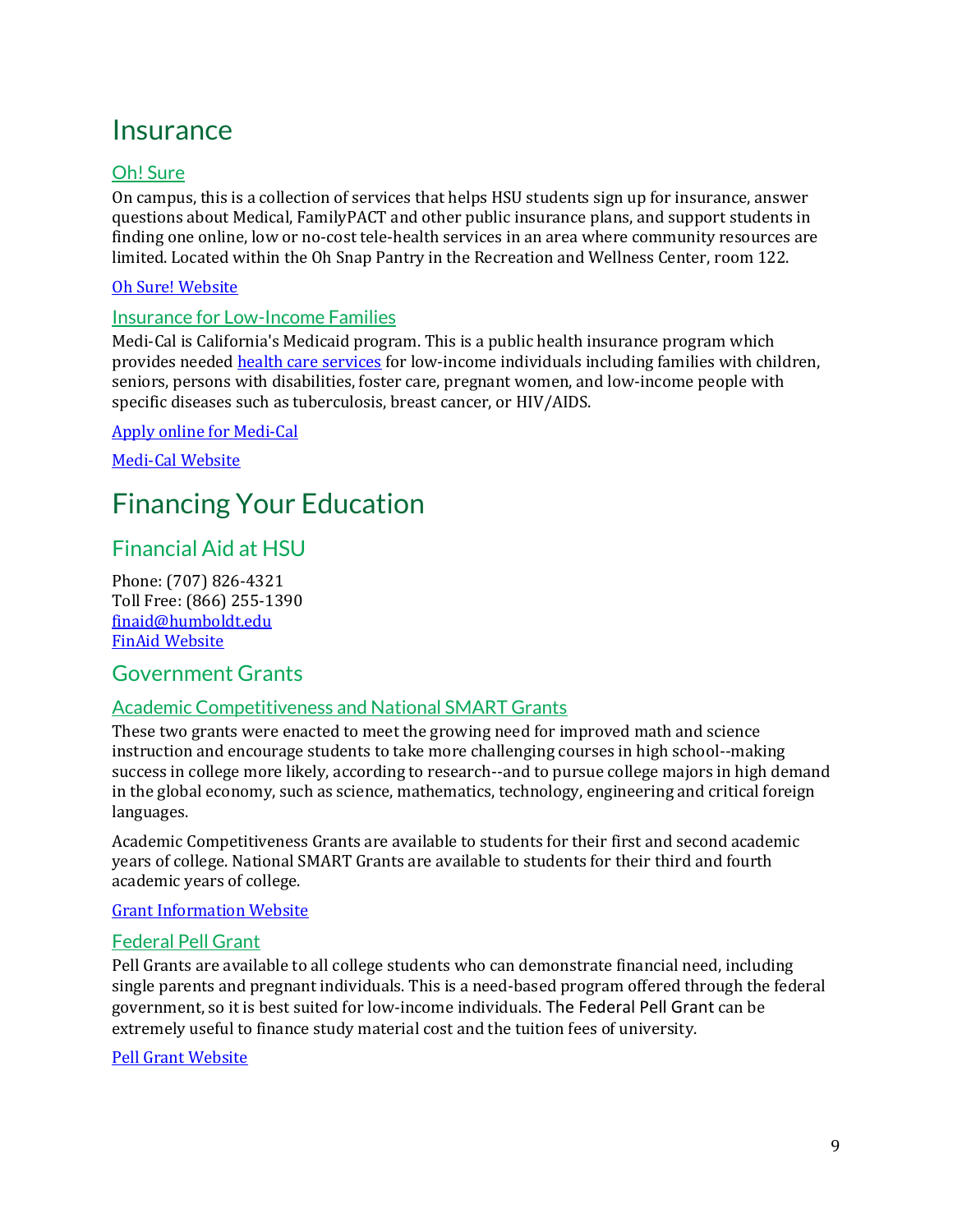### Federal Supplemental Educational Opportunity Grant (FSEOG)

This is another grant offered by the federal government and is needs-based.

#### [FSEOG Website](https://studentaid.gov/understand-aid/types/grants/fseog)

## <span id="page-11-0"></span>Private Foundations

Hundreds of private foundations offer scholarships for students pursuing higher education. While you may particularly qualify for scholarships for mothers and women, it helps to broaden your search to consider scholarships for single parents, socioeconomic need, ethnicity, field of study (career path), etc.

Woman-focused and non-traditional scholarships are perfect vehicles for parenting students to use to get funding to continue or return to college. Some recommendations are listed below. We encourage you to [see their listing](http://www.pregnantoncampus.org/Scholarships) (with full descriptions) online.

- American Association of University Women
- Denny's Single Parent Student Scholarship
- Emerge Scholarship Program
- Hispanic Scholarship Fund
- Jeanette Rankin Foundation
- Lifetime Adoption Foundation
- P.E.O. Sisterhood
- Patsy Takemoto Mink Scholarship for Low-Income Women
- R.O.S.E. Scholarship
- Scholarships for Moms
- Sister Thea Bowman Foundation
- SWE Scholarship
- Talbots Women's Scholarship Fund
- [The Margaret McNamara Memorial Fund](http://www.mmmf-grants.org/)
- United Negro College Fund
- Women's Independence Scholarship Program (WISP)
- Women's Opportunity Awards

## <span id="page-11-1"></span>Parenting Support

## <span id="page-11-2"></span>Parenting Classes

If you are interested in local parenting classes or support programs, please contact Parent Project and Loving Solutions.

Phone: (707) 825-2535

[Parent Project Website](https://parentproject.com/parent-classes/)

## <span id="page-11-3"></span>Playgroups through First 5 Humboldt

Supporting connections to last a lifetime, First 5 Humboldt has a plethora of resources for the first 5 years of children's lives. Playgroups are located all throughout the county.

[First 5 Humboldt Website](https://first5humboldtdotorg.wordpress.com/)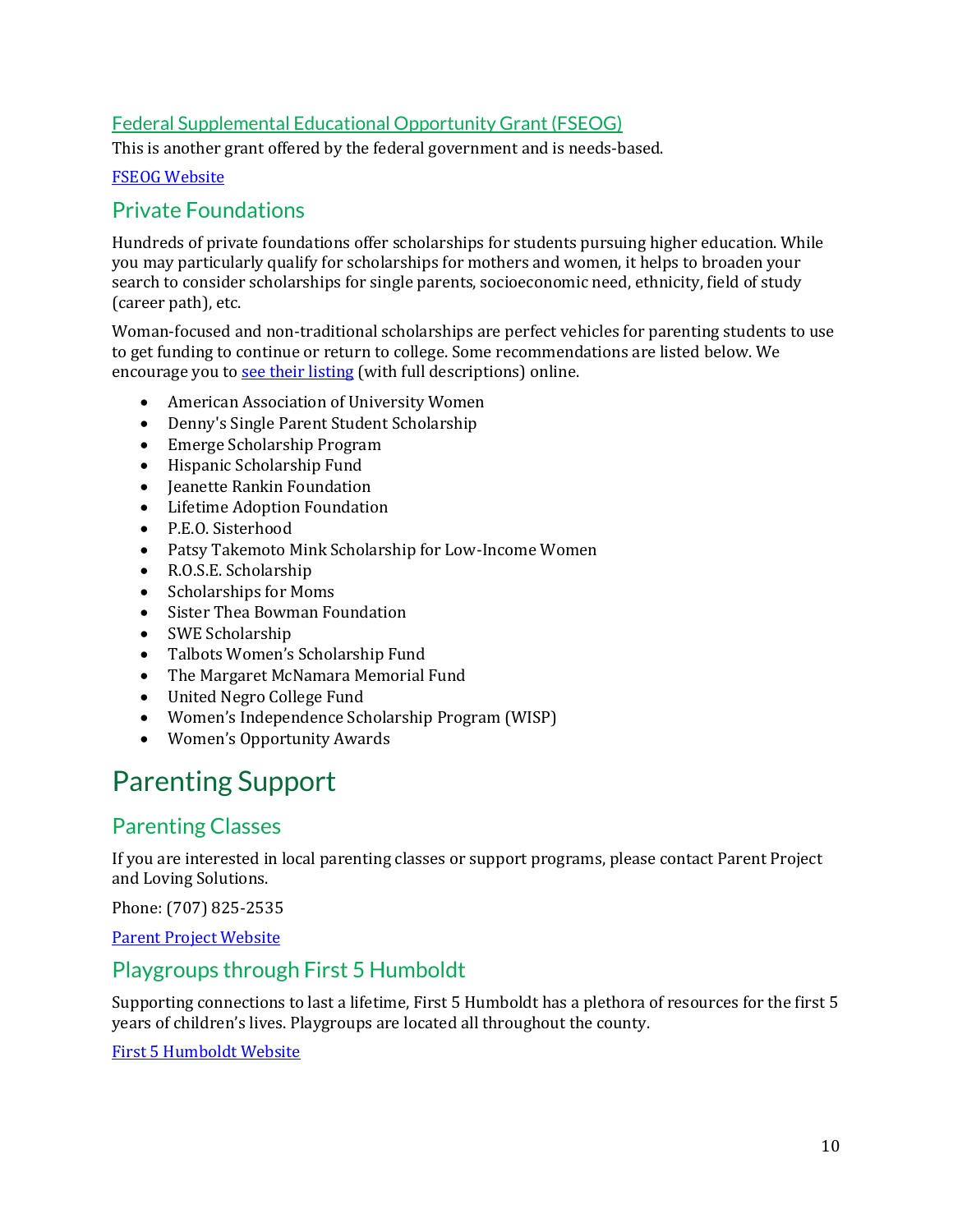## <span id="page-12-0"></span>Local Parents Groups

### Mother 2 Mother Support Circle

Star Siegfried, RN, IBCLC Breastfeeding support, infant weight checks, sharing and support. Free and all are welcome.

Every Tuesday  $10$ am- $12$ pm  $\sim$  317 Third St., Eureka

#### Parents' Circle

For caregivers of infants and pregnant women to share resources, form connections and socialize. Breastfeeding support.

Facebook at "Parents Circle \* McKinleyville"

Wednesdays 10-11:30am Free and all are welcome.

McKinleyville FRC, 1450 Hiller Road, McKinleyville

#### Ohana Mamas

Baby weight checks and group support Tessa Stone, CNM, IBCLC & Sommer Halligan, LM Fridays 10:30am-12pm 442-0400

With Open Arms in the Ohana Room

2324 Harrison Ave, Eureka

Del Norte County Breastfeeding Coalition

Breastfeeding support group by an IBCLC.

Every Thursday 4pm-5pm

FRC of the Redwoods, 494 Pacific Ave, Crescent City

#### Circle of Moms

Pregnant and new mothers support group

Lactation support provided by WIC. Weight Check

FRC of the Redwoods, 494 Pacific Ave, Crescent City

#### Prenatal Yoga (Free)

With Kate Maguire, General Hospital, Eureka (Burre Room, top floor), every Friday 1-2:30 pm.

#### Postnatal Yoga (Free)

"Mommy & Me," General Hospital, Eureka (Burre Room, top floor), every Friday 12-1 pm.

## <span id="page-12-1"></span>Lactation Support

### Paso a Paso

Spanish speaking CLC/CLEs in Eureka and Fortuna

Phone: (707) 441-4477

#### County of Humboldt WIC

Phone: (707) 445-6255 IBCLC support line: (707) 269-2283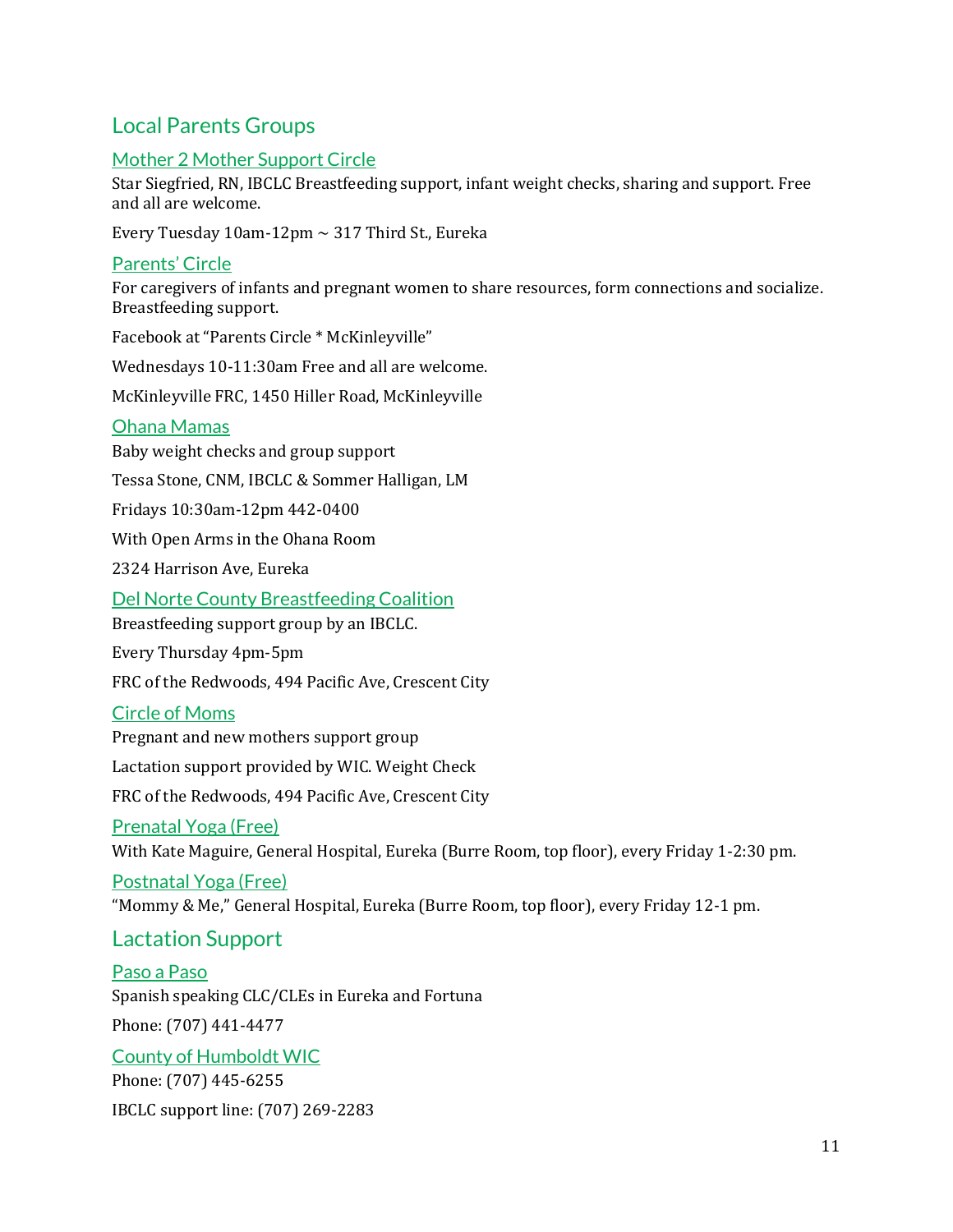#### Breastfeeding CLC/CLEs and Peer Support Program Available

#### United Indian Health Services WIC

CLC/CLEs available for support

Phone (707) 822-9900

Northcountry Prenatal

IBCLC available for Open Door Patients

(707) 822-1385

Redwood Memorial & St. Joseph Hospital Breastfeeding Care Line: (707) 445-8121 ext. 7536

## <span id="page-13-0"></span>Shelter-in-Place Virtual Resources

#### MotherWomen

211 offers a weekly MotherWoman Support group at the Jefferson Center which is currently not being held related to COVID-19 precautions. Local Midwife, [Laura](https://gcc01.safelinks.protection.outlook.com/?url=https%3A%2F%2Fwww.facebook.com%2Flaura.doyle.737%3Ffref%3Dgs%26__tn__%3D%252CdK-R-R%26eid%3DARD-AUuojKoDpWtvkGAh-Xi7ON3DcRaKkUd3tEY1Dfa9MNTRm4ETm7p8mJ3_fjHfFs7UaMquExyP5KQC%26dti%3D190647124332183%26hc_location%3Dgroup&data=02%7C01%7Castrong%40co.humboldt.ca.us%7C8ca8ae55a86c41f0e76008d7d02b5f6c%7Cc00ae2b64fe844f198637b1adf4b27cb%7C0%7C0%7C637206757042428095&sdata=DdiYO3GCQoZzh5ND4JJJaAWDPLW0Y6l3f6pMbAUNhew%3D&reserved=0) Doyle, and Bobbie Spurlock, ASW will be co-leading this online group for 211 via ZOOM on Monday and Friday 9:30-11:30am! You will need to download zoom on your computer or iphone. Mothers can also join the Facebook Group "Humboldt Motherhood Rising"

Please dial 2-1-1 for more information.

Join URL: [https://zoom.us/j/7072042772](https://zoom.us/j/7072042772%0d)

Meeting ID: 707-204-2772

#### Postpartum Support

This group addresses postpartum, breastfeeding or infant care concerns. Fridays 12pm-1:15pm, hosted by Molly Jacobs, FNP and Kit Meyer, AMFT, IBCLC.

Join URL: [https://Opendoorhealth.zoom.us/j/673020199](https://opendoorhealth.zoom.us/j/673020199)

Meeting ID: 673-020-199

#### Breastfeeding Support

Tuesdays Mother-to-Mother support group normally held in Old Town Eureka is also online. Tuesdays 10-12pm. E-mail Star Siegfried, RN, IBCLC at [star@humboldt1.com](mailto:star@humboldt1.com) for the meeting ID. Mothers can also join the Facebook Group "Mother-to-Mother"

#### Pregnancy Support

Molly Jacobs, FNP and Kit Meyer, AMFT, IBCLC host an online support group for pregnant women Wednesdays from 12pm-1:15pm. This is an opportunity for connections, outreach and coping skills for anxiety during this pandemic. All are welcome.

Join URL: [https://Opendoorhealth.zoom.us/j/804951940](https://opendoorhealth.zoom.us/j/804951940)

Meeting ID: 804 951 940

Other great resources: [KellyMom](https://kellymom.com/) [Stanford Breastfeeding](http://med.stanford.edu/newborns/professional-education/breastfeeding.html)